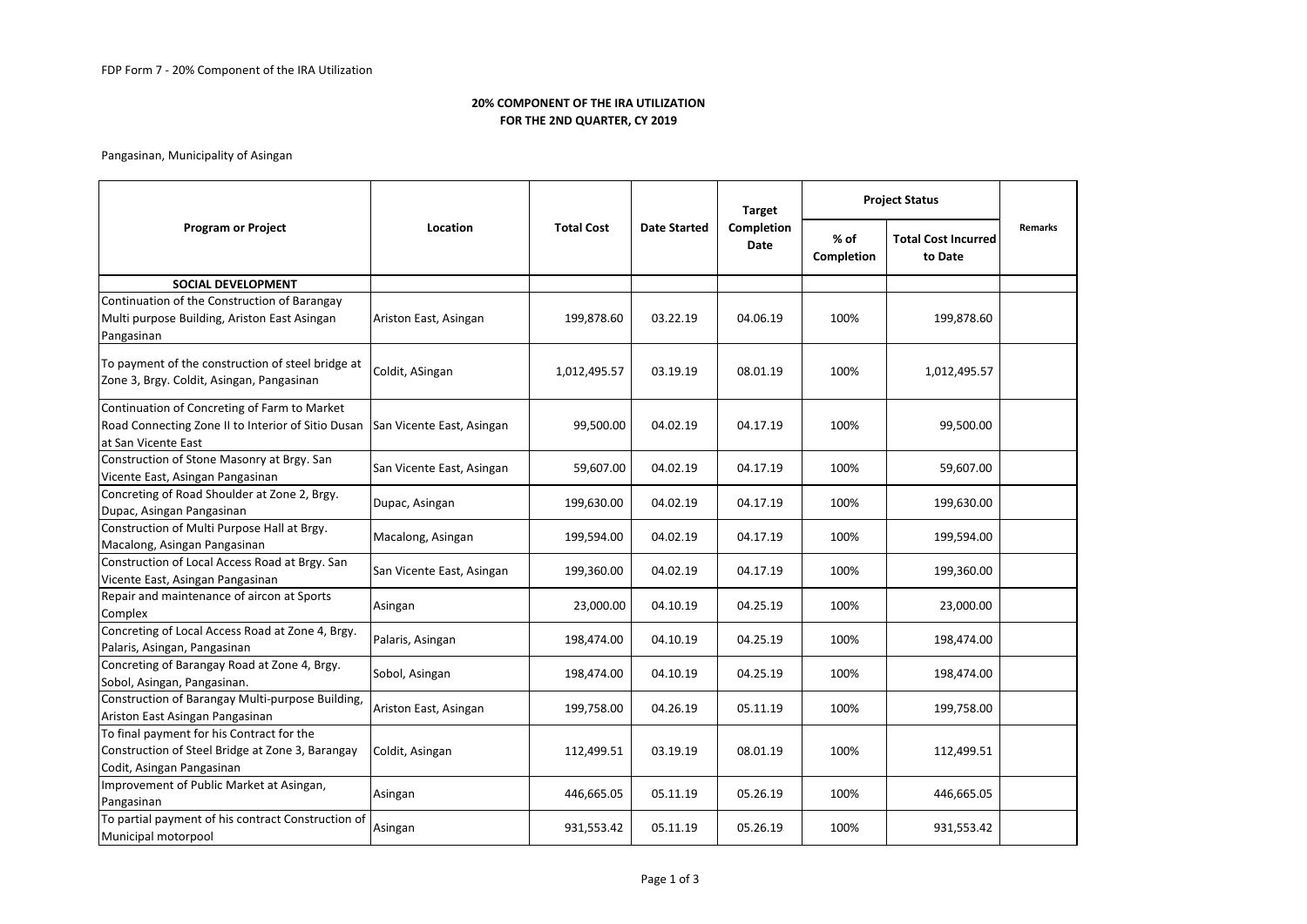# **20% COMPONENT OF THE IRA UTILIZATION FOR THE 2ND QUARTER, CY 2019**

# Pangasinan, Municipality of Asingan

| <b>Program or Project</b>                                                                                                                           | Location          | <b>Total Cost</b> | <b>Date Started</b> | <b>Target</b><br>Completion<br>Date | <b>Project Status</b> |                                       |                |
|-----------------------------------------------------------------------------------------------------------------------------------------------------|-------------------|-------------------|---------------------|-------------------------------------|-----------------------|---------------------------------------|----------------|
|                                                                                                                                                     |                   |                   |                     |                                     | % of<br>Completion    | <b>Total Cost Incurred</b><br>to Date | <b>Remarks</b> |
| Rehabilitaion of Kitchen Sink Plumbing at Vice<br>Mayors office, Asingan Pangasinan                                                                 | Asingan           | 7,468.00          | 05.14.19            | 05.29.19                            | 100%                  | 7,468.00                              |                |
| Repair maintenance of Various Offices at<br>Municipal Building, Asingan Pangasinan                                                                  | Asingan           | 42,698.00         | 05.17.19            | 06.01.19                            | 100%                  | 42,698.00                             |                |
| To payment of ten (10) truck loads of soil to be<br>used at Domanpot Community School                                                               | Domanpot, Asingan | 14,900.00         | 05.21.19            | 06.05.19                            | 100%                  | 14,900.00                             |                |
| Construction of Multi Purpose Hall at Brgy.<br>Domanpot, Asingan Pangasinan                                                                         | Domanpot, Asingan | 199,623.00        | 05.21.19            | 06.05.19                            | 100%                  | 199,623.00                            |                |
| Concreting of Local Access Road of Day Care<br>Center at Brgy. Domanpot, Asingan Pangasinan                                                         | Domanpot, Asingan | 79,690.24         | 05.21.19            | 06.05.19                            | 100%                  | 79,690.24                             |                |
| Contruction of Comfort room for senior Citizen<br>Office at brgy. Domanpot, Asingan Pangasinan                                                      | Domanpot, Asingan | 99,772.28         | 05.21.19            | 06.05.19                            | 100%                  | 99,772.28                             |                |
| To payment of jet matic pump with accessories                                                                                                       | Asingan           | 149,500.00        | 05.21.19            | 06.05.19                            | 100%                  | 149,500.00                            |                |
| to full payment of his contract for the<br>improvement of public Market at Asingan<br>Pangasinan                                                    | Asingan           | 52,402.05         | 05.24.19            | 06.08.19                            | 100%                  | 52,402.05                             |                |
| Rehabilitation of Multi-purpose hall at brgy. Coldit<br>Asingan Pangasinan                                                                          | Coldit, Asingan   | 98,919.00         | 05.25.19            | 06.09.19                            | 100%                  | 98,919.00                             |                |
| Contrcution of CHB Lined Canal at Zone 3, Brgy.<br>Coldit, Asingan Pangasinan                                                                       | Coldit, Asingan   | 98,322.50         | 03.19.19            | 08.01.19                            | 100%                  | 98,322.50                             |                |
| Improvement of Ramp Railing and Grab Bar for<br>PWD's at RHU - 1, Asingan Pangasinan                                                                | Asingan           | 5,929.48          | 06.01.19            | 06.16.19                            | 100%                  | 5,929.48                              |                |
| To payment for his contract for the Fabrication of<br>Installation of Window Grills at Ground Floor of<br>Womens Center Building Asingan Pangasinan | Asingan           | 40,900.52         | 06.01.19            | 06.16.19                            | 100%                  | 40,900.52                             |                |
| To payment of concreting of local access road at<br>zone 6, Calepaan Asingan Pangasinan                                                             | Calepaan, Asingan | 199,390.00        | 06.06.19            | 06.21.19                            | 100%                  | 199,390.00                            |                |
| To payment of road widening at Zone 5, 6 and 7<br>Sobol Asingan Pangasinan                                                                          | Sobol, Asingan    | 199,390.00        | 06.06.19            | 06.21.19                            | 100%                  | 199,390.00                            |                |